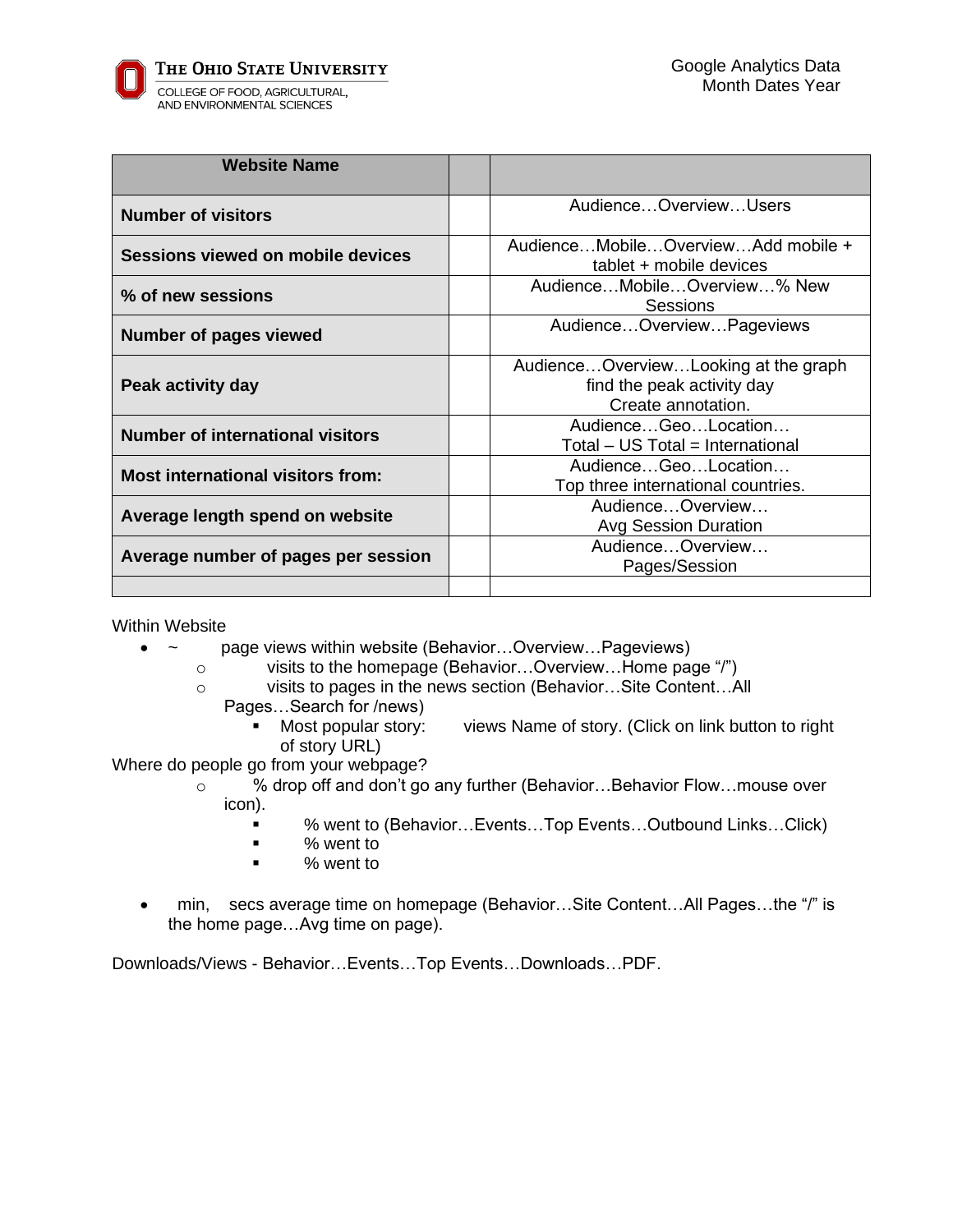## Google Reports

**Real Time** - Monitor user activity as it happens. This report displays data seconds after an interaction and is updated continuously, so you can see how many users you have right now and how they are engaging with your content.

**Audience** - Get to know your users - where they are, how often and how long they engage with your content, and what devices are most popular. The Audience reports give you a sense of the users that engage with your content.

**Acquisition** - Use the Acquisition reports to discover how users arrive at your web site. You can also use these reports to learn more about your traffic - if they arrive directly to your site or use a search engine - and how successful certain marketing campaigns are in attracting users.

**Behavior** - The Behavior reports help you discover how users interact with your site. You can use these reports to find out the total number of screens seen per session, the order in which screens are viewed, and how long a typical session lasts. You can also use these reports to see data on other actions unique to your site, like a social recommendations, ad clicks, and video plays.

# Google Terms

### **User**

The Users and Active Users metrics show how many users engaged with your site or app. In order for Google Analytics to determine which traffic belongs to which user, a unique identifier associated with each user is sent with each hit. This identifier can be a single, first-party cookie named ga that stores a Google Analytics client ID, or you can use the User-ID feature in conjunction with the client ID to more accurately identify users across all the devices they use to access your site or app. For more information on identifiers, read about cookies and user identification in our developer documentation.

In early 2017, Google Analytics began updating the calculation for the Users and Active Users metrics to more efficiently count users with high accuracy and low error rate (typically less than 2%). The metrics are available across your standard reports. You may notice a small difference in user count from the previous calculation method (explained below), with the exception of Unsampled Reporting, which will continue to use the previous calculation method.

### **Sessions**

A single user can open multiple sessions. Those sessions can occur on the same day, or over several days, weeks, or months. As soon as one session ends, there is then an opportunity to start a new session. There are two methods by which a session ends:

Time-based expiration:

- 1. After 30 minutes of inactivity
- 2. At midnight

### **Views**

A reporting view is the level in an Analytics account where you can access reports and analysis tools.